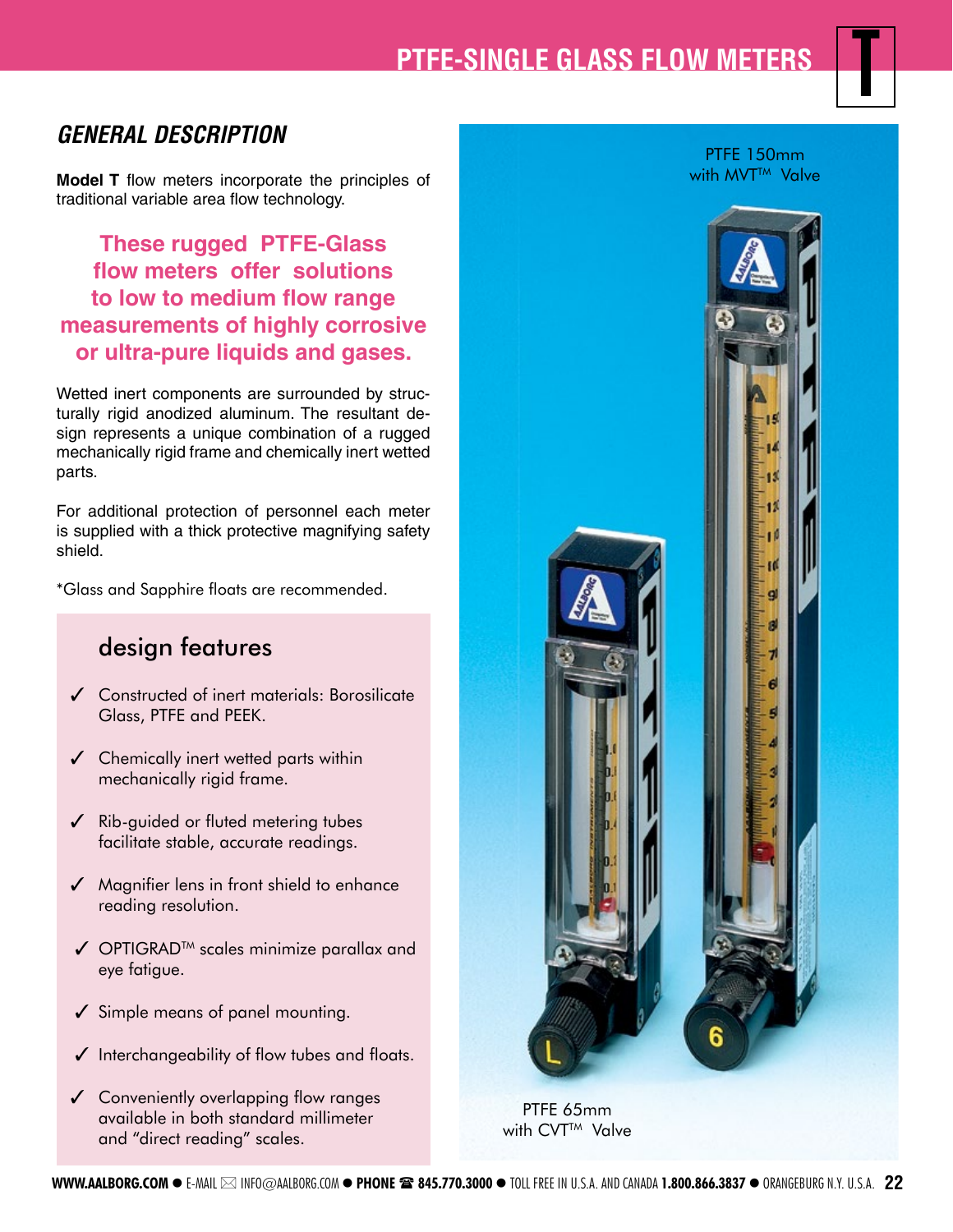### LEAK INTEGRITY

Flow meters are individually tested on a Mass Spectrometer Leak Detector and certified to a leak integrity rating of  $1 \times 10^{-7}$  sccs Helium or better.

# **BUILT-IN VALVES**

Meters are available with built-in needle valves  $(CVT^{\mathsf{TM}})$ , high precision metering valves (MVT™) with "non-rising stems", or with no valves. The higher cost of MVT™ valves is justified whenever high sensitivity control and resolution are desirable particularly in conjunction with metering tubes of very low flow rates.

When meters with valves are ordered the valve cartridges are installed at the inlet. For vacuum service it is recommended that meters are ordered with valves at the outlet.

Assorted flow tubes may be used in conjunction with a single mounting frame, an apparent benefit in many laboratory applications.

| <b>SPECIFICATIONS</b>                |                                                        |  |  |  |  |
|--------------------------------------|--------------------------------------------------------|--|--|--|--|
| <b>STANDARD ACCURACY</b>             | ±2% FS mm scales except 042 and 032 flow               |  |  |  |  |
|                                      | tubes. $\pm 5\%$ FS direct reading scales 042 and      |  |  |  |  |
|                                      | 032 flow tubes.                                        |  |  |  |  |
| <b>REPEATABILITY</b>                 | $\pm$ 0.25%.                                           |  |  |  |  |
|                                      | <b>USEFUL FLOW RANGES</b> 10:1 minimum with one float. |  |  |  |  |
| <b>MAXIMUM OPERATING PRESSURE</b>    |                                                        |  |  |  |  |
|                                      | 100 $psig/6.7$ bars.                                   |  |  |  |  |
| <b>MAXIMUM OPERATING TEMPERATURE</b> |                                                        |  |  |  |  |
|                                      | 150 °F/ 65 °C.                                         |  |  |  |  |
| <b>LEAK INTEGRITY</b>                | Individually pressure and leak tested and              |  |  |  |  |
|                                      | certified to a rating of $1 \times 10^7$ sccs Helium.  |  |  |  |  |

#### **\*\*MATERIALS OF CONSTRUCTION**

| <b>FLOW TUBES</b>                      | Heavy walled borosilicate glass.                   |  |  |  |
|----------------------------------------|----------------------------------------------------|--|--|--|
|                                        | (Sapphire or glass floats recommended).            |  |  |  |
| <b>FITTINGS IN CONTACT WITH FLUIDS</b> |                                                    |  |  |  |
|                                        | Virgin PTFE PEEK.                                  |  |  |  |
| <b>SIDE PLATES</b>                     | Aluminum, black anodized.                          |  |  |  |
| <b>FRONT SHIELD AND BACK PLATE</b>     |                                                    |  |  |  |
|                                        | 1/8" thick clear polycarbonate and white acrylics. |  |  |  |
| <b>O-RINGS</b>                         | PTFE.                                              |  |  |  |
| CONNECTIONS                            | 1/8" NPT female inlet and outlet connections.      |  |  |  |
| <b>OPTIONAL</b>                        | glass hose nipples or compression fittings.        |  |  |  |

\*\*The selection of materials of construction, is the responsibility of the customer. The company accepts no liability.



with spirit leveler (catalog No. TP1)

## **Ordering information see page 26. Dimensional information see page 25.**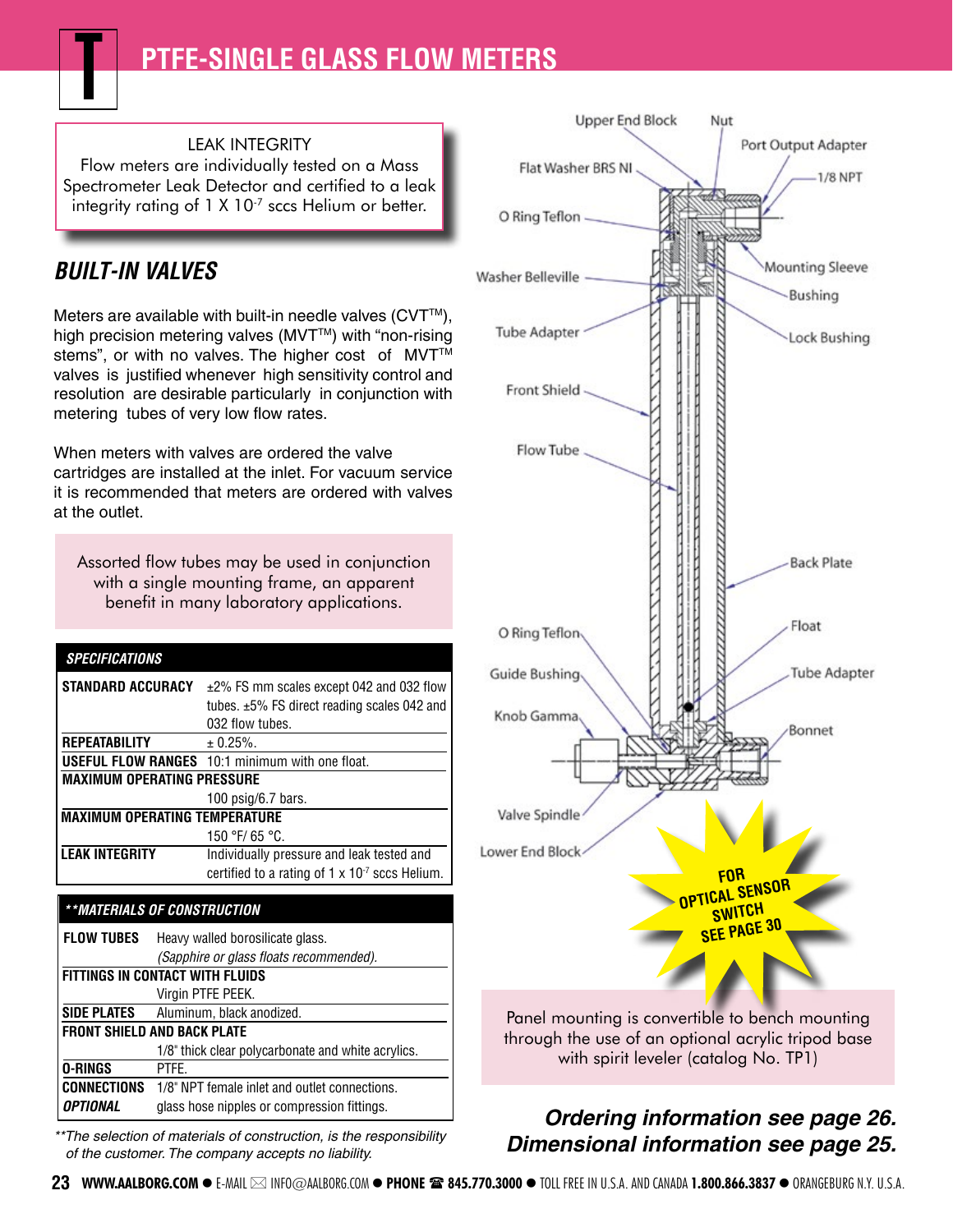# **MULTIPLE TUBE-PTFE GLASS FLOW METERS**





Model Tx Multiple Tube PTFE-Glass Flow meters combine the convenience of multiple tube meters with the unique design features of single tube PTFE-Glass flow meters. These meters are available with the same interchangeable 65mm or 150mm glass flow tubes used in single tube designs and they are available with or without built-in PTFE needle valves.

Wetted inert components are surrounded by structurally rigid anodized aluminum. The resultant design represents a unique combination of a rugged mechanically rigid frame and chemically inert wetted parts.

**They are ideal for applications where several streams of corrosive gases or liquids are to be metered in individual channels or as a controlled mixer in manifolded models.**

# design features

- ✓ Constructed of inert materials: Borosilicate Glass, PTFE and PEEK.
- ✓ Chemical inert wetted parts within mechanically rigid frame.
- $\angle$  Rib-guided or fluted metering tubes facilitate: stable, accurate readings.
- $\angle$  OPTIGRAD<sup>TM</sup> scales minimize parallax and eye fatigue.
- Simple means of panel mounting.
- ✓ Interchangeability of flow tubes and floats.
- $\checkmark$  Conveniently overlapping flow ranges available in both standard millimeter and direct reading scales.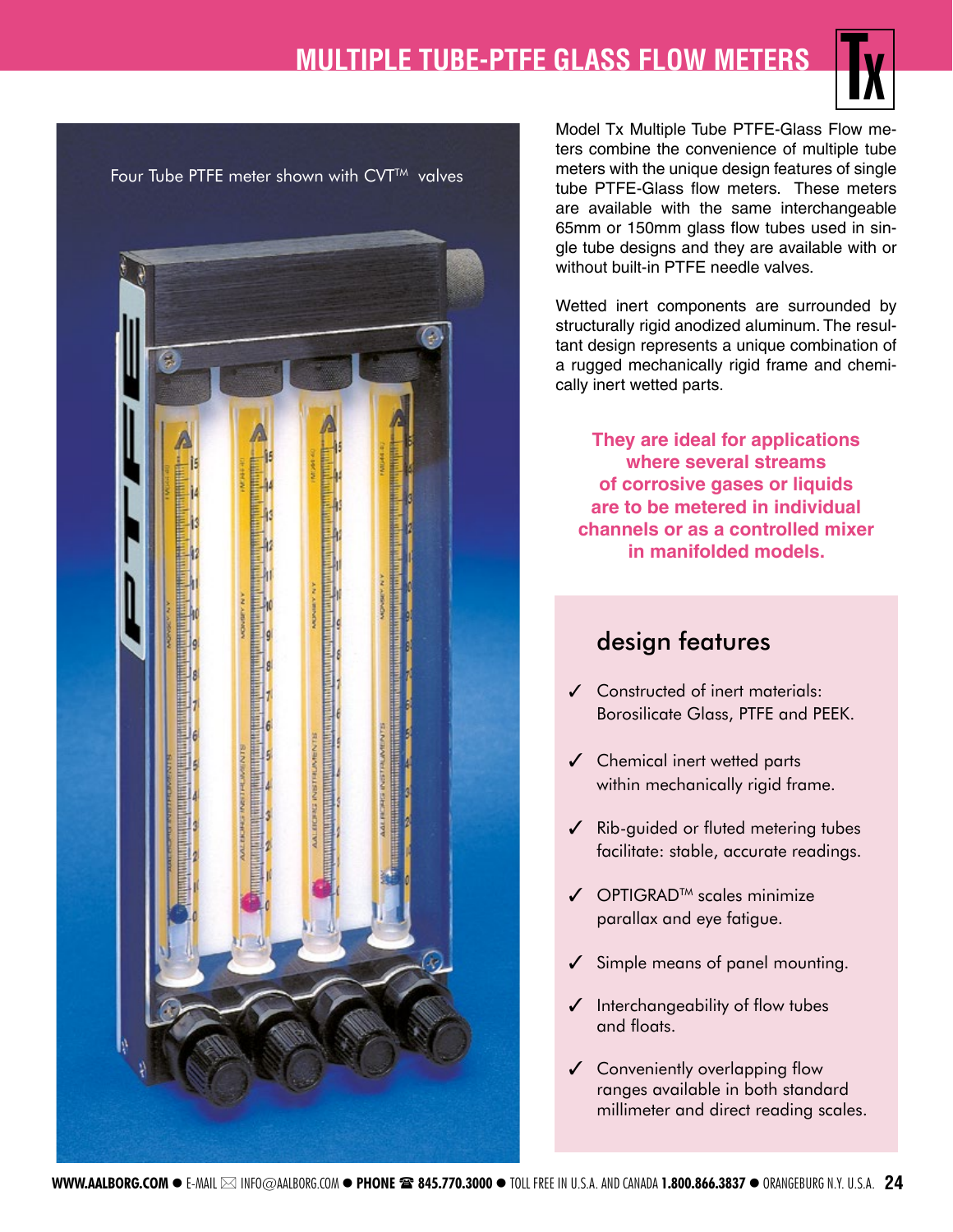

**DIMENSIONS**

# **BUILT-IN VALVES**

Meters are available with built-in needle valves (CVT™), high precision metering valves (MVT<sup>TM</sup>) with non-rising stems, or with no valves. The higher cost of MVT™ valves is justified whenever high sensitivity control and resolution are desirable particularly in conjunction with metering tubes of very low flow rates.

### **For vacuum service it is recommended that meters are ordered with valves at the outlet.**





### LEAK INTEGRITY

Flow meters are individually tested on a Mass Spectrometer Leak Detector and certified to a leak integrity rating of 1 X 10<sup>-7</sup> sccs Helium or better.

| <b>SPECIFICATIONS</b>                |                                                          |  |  |  |  |
|--------------------------------------|----------------------------------------------------------|--|--|--|--|
| <b>STANDARD ACCURACY</b>             | ±2% FS mm scales except 042 and 032 flow                 |  |  |  |  |
|                                      | tubes. $\pm 5\%$ FS direct reading scales and 042        |  |  |  |  |
|                                      | and 032 flow tubes.                                      |  |  |  |  |
| <b>REPEATABILITY</b>                 | $± 0.25\%$ .                                             |  |  |  |  |
|                                      | <b>USEFUL FLOW RANGES</b> 10:1 minimum with one float.   |  |  |  |  |
| <b>MAXIMUM OPERATING PRESSURE</b>    |                                                          |  |  |  |  |
|                                      | 100 $psiq/6.7$ bars.                                     |  |  |  |  |
| <b>MAXIMUM OPERATING TEMPERATURE</b> |                                                          |  |  |  |  |
|                                      | 150 °F/ 65 °C.                                           |  |  |  |  |
| <b>LEAK INTEGRITY</b>                | Individually pressure and leak tested and                |  |  |  |  |
|                                      | certified to a rating of $1 \times 10^{-7}$ sccs Helium. |  |  |  |  |
|                                      |                                                          |  |  |  |  |

#### **\*\*MATERIALS OF CONSTRUCTION**

| <b>FLOW TUBES</b>                      | Heavy walled borosilicate glass.                   |  |  |  |  |
|----------------------------------------|----------------------------------------------------|--|--|--|--|
|                                        | (Sapphire or glass floats recommended).            |  |  |  |  |
| <b>FITTINGS IN CONTACT WITH FLUIDS</b> |                                                    |  |  |  |  |
|                                        | Virgin PTFE PEEK.                                  |  |  |  |  |
| <b>SIDE PLATES</b>                     | Aluminum, black anodized.                          |  |  |  |  |
| <b>FRONT SHIELD AND BACK PLATE</b>     |                                                    |  |  |  |  |
|                                        | 1/8" thick clear polycarbonate and white acrylics. |  |  |  |  |
| <b>O-RINGS</b>                         | PTFF.                                              |  |  |  |  |
| <b>CONNECTIONS</b>                     | 1/8" NPT female inlet and outlet connections.      |  |  |  |  |
| <b>OPTIONAL</b>                        | glass hose nipples or compression fittings.        |  |  |  |  |

\*\*The selection of materials of construction, is the responsibility of the customer. The company accepts no liability.



**When meters with valves are ordered the valve cartridges are installed at the inlet.**

| <b>DIMENSIONS FOR T STYLE METERS</b> |                      |                                             |             |                  |                  |             |  |  |  |
|--------------------------------------|----------------------|---------------------------------------------|-------------|------------------|------------------|-------------|--|--|--|
| <b>SCALE</b><br><b>LENGTH</b><br>(A) | <b>ALL METERS</b>    |                                             | WIDTH (W)   |                  |                  |             |  |  |  |
|                                      | <b>HEIGHT</b><br>(H) | <b>CENTER</b><br>T0<br><b>CENTER</b><br>(D) | <b>TUBE</b> | <b>TUBE</b><br>2 | <b>TUBE</b><br>3 | <b>TUBE</b> |  |  |  |
| 65mm                                 | 6.156                | 5.156                                       | 1.250       | 2.250            | 3.250            | 4.250       |  |  |  |
| 150mm                                | 10.46                | 9.469                                       | 1.250       | 2.250            | 3.250            | 4.250       |  |  |  |